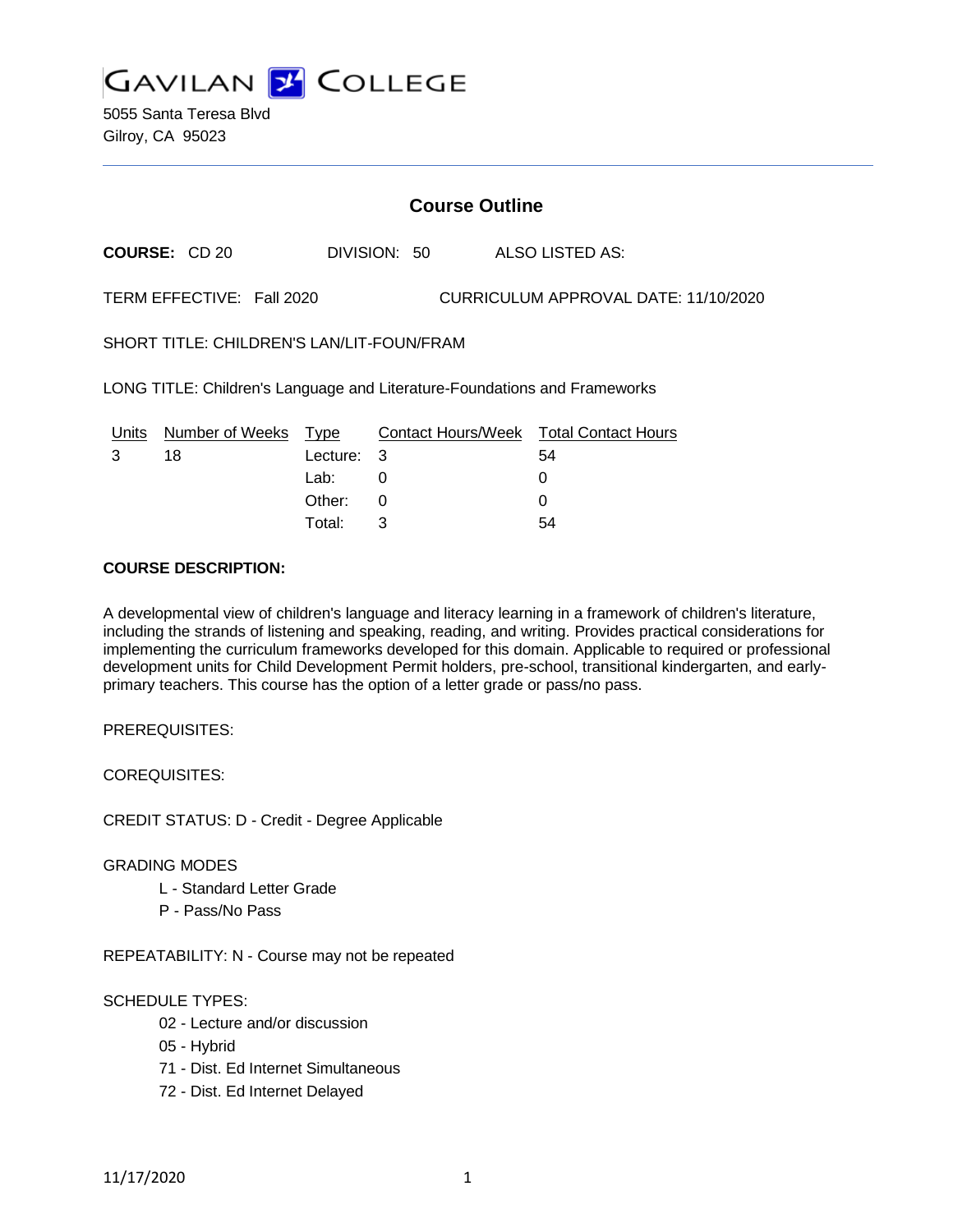### **STUDENT LEARNING OUTCOMES:**

By the end of this course, a student should:

1. Explain the roles of the California Preschool Learning Foundations and Frameworks in the education of young children and their relationship to the Desired Results Developmental (DRDP), California Common Core State Standards for kindergarten and Content Standards for California Public Schools (kindergarten).

2. Plan environments and experiences, based on observation of children, to support children's language and literacy development.

3. Select, evaluate, and present appropriate developmental reading books and materials for young children.

4. Describe how teachers can collaborate with parents and other caregivers to support children's language and literacy development.

### **CONTENT, STUDENT PERFORMANCE OBJECTIVES, OUT-OF-CLASS ASSIGNMENTS**

Curriculum Approval Date: 11/10/2020

3 Hours

Content: Overview of course: purpose and expectations. Introduction to the California Preschool Learning Foundations for Language and Literature. Including its purpose and use, relationship to the California Core State Standards and Content Standards for California Public Schools, and the Relationship to Desired Results Developmental Profile (DRDP).

Student Performance Objectives: Identify factors that make up quality books for young children. Define the roles of the CA Foundations and Frameworks: Language and Literacy in the education of young children and their relationship to the Desired Results Developmental Profile (DRDP), California Common Core State Standards for kindergarten and Content Standards for California Public Schools (kindergarten).

#### 3 Hours

Content: Defining Literature for Children.

Student Performance Objectives: Describe formats used for children's literature. Identify genres used in children's literature. Identify factors that influence children's preferences in literature. Describe ways to assist parents in selecting literature for children. Select and evaluate appropriate developmental reading books and materials for young children.

3 Hours

Content: Evaluating Literature for Children.

Student Performance Objectives: Identify the literary elements to consider when selecting fiction for young children. Describe the organization and considerations when selecting non-fiction for children. Identify the factors when considering illustrations in books for young children. Select and present literature and other language arts materials to young children to assist them in working through difficult life situations.

3 Hours

Content: Sharing Literature.

Student Performance Objectives: Describe the skills and strategies needed to successfully read aloud to young children. Identify strategies for selection of stories and strategies for delivering stories in storytelling format. Identify strategies for selecting various media through which to share literature with children.

#### 3 Hours

### Content: The Literature Curriculum.

Student Performance Objectives: Explain how to use books to develop children's imaginations. Describe the use of books to promote positive attitudes. Identify ways to group books for instruction and explain why that is important. Identify and utilize components for an anti-bias language arts program for diverse populations including children with special needs.

#### 3 Hours

Content: Review student class literature plans.

Student Performance Objectives: Analyze developmentally appropriate literature plans.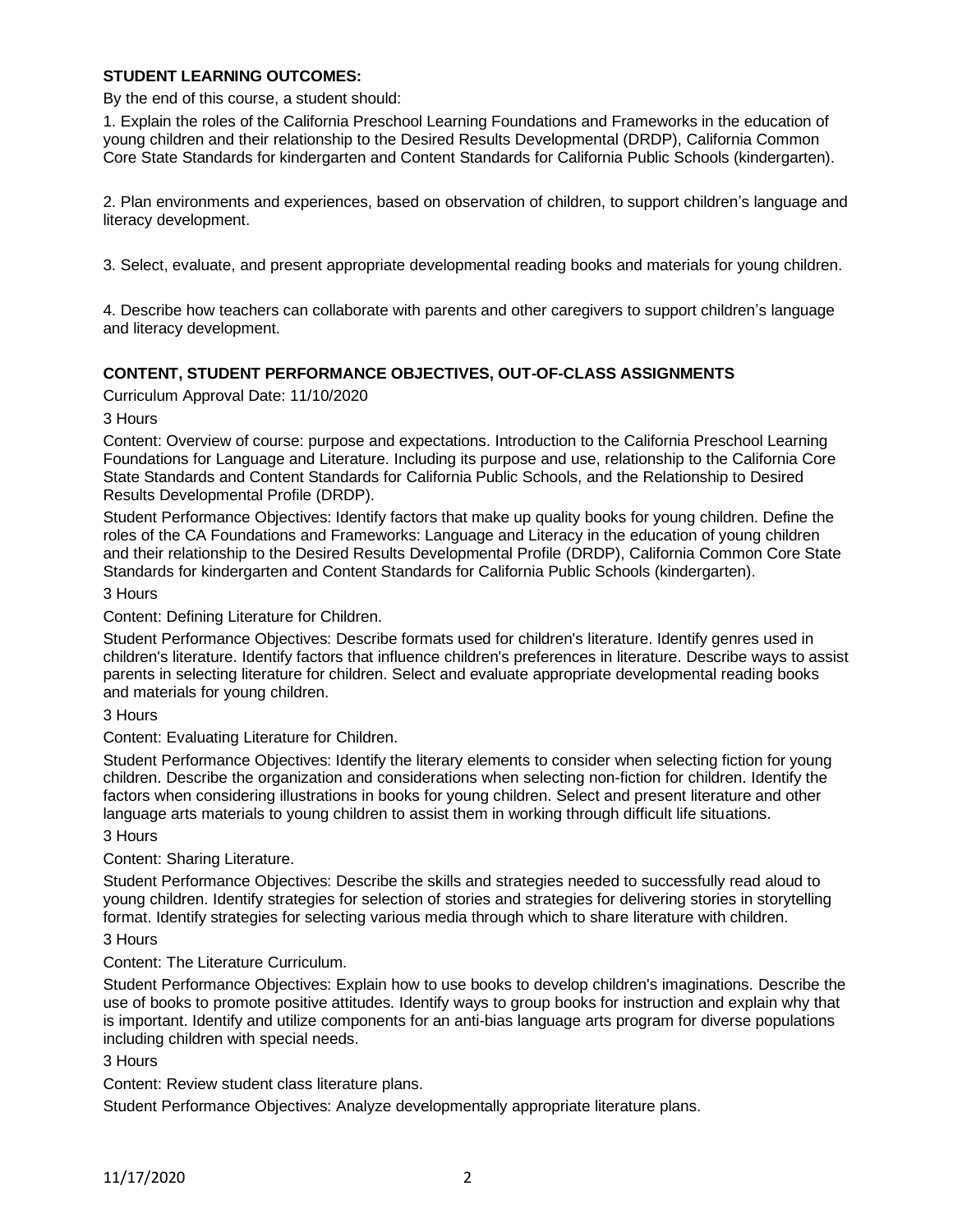## 3 hours

Content: Supporting Children's Language: How Children Learn Language.

Student Performance Objectives: Describe how children develop skills of literacy. Identify different language communication styles.

## 3 Hours

Content: Supporting Children's Language: The Role of Books.

Student Performance Objectives: Identify the need for vocabulary building. Describe opportunities that books offer for language development.

## 3 Hours

Content: Supporting Children's Intellectual Development. Lecture and discussion on English Language Learners - Supporting Them as They Concurrently Develop Language and Literacy Skills While Learning English.

Student Performance Objectives: Identify concepts that children at various ages develop and resources to more fully develop the concepts. Identify strategies for thinking and problem solving which can be applied through literature to children's learning. Present children's books using audio-visual materials and other teaching aids. Describe strategies to support English language learners in developing language and literacy skills as they concurrently learn English.

## 3 Hours

Content: Supporting Children's Intellectual Development. Lecture and discussion on Partnering with Parents and Other Caregivers to Include Meaningful Experiences Designed to Promote Language and Literacy Including Preserving their Home Language.

Student Performance Objectives: Create book activities which encourage children's critical thinking skills. Explain the role of partnership with parents and other caregivers to include meaningful experiences designed to promote language and literary including preserving their home language.

3 Hours

Content: Supporting Children's Personality Development.

Student Performance Objectives: Select appropriate books which help enhance children's self-concept. Utilize books in ways which involve children in making choices. Present children's books using audio-visual materials and other teaching aids. Describe how literature supports children's personality development, social and moral development, and aesthetic and creative development.

### 3 Hours

Content: Supporting Children's Social and Moral Development.

Student Performance Objectives: Explain what social and moral development looks like in various age groups of children. Identify books which can help children to learn to make inferences about the feelings and intentions of others. Select books which provide models for prosocial behavior. Identify books for children which foster children's abilities to see from the viewpoint of others.

### 3 Hours

Content: Supporting Children's Aesthetic and Creative Development I.

Student Performance Objectives: Identify ways to incorporate literacy into creative activities, the arts, and music. Utilize books to sharpen children's awareness. Create and use flannel board stories and other language materials to augment stories and plays.

3 Hours

Content: Supporting Children's Aesthetic and Creative Development II.

Student Performance Objectives: Identify and select ways to add literacy to activities in the aesthetic and creative arts. Present children's books using audio-visual materials and other teaching aids.

# 3 Hours

Content: Planning Your Program.

Student Performance Objectives: Describe how to use books in an integrated way across the areas of language and literacy for particular age groups. Explain how language and literacy activities can broaden children's world by addressing diverse cultures and age groups.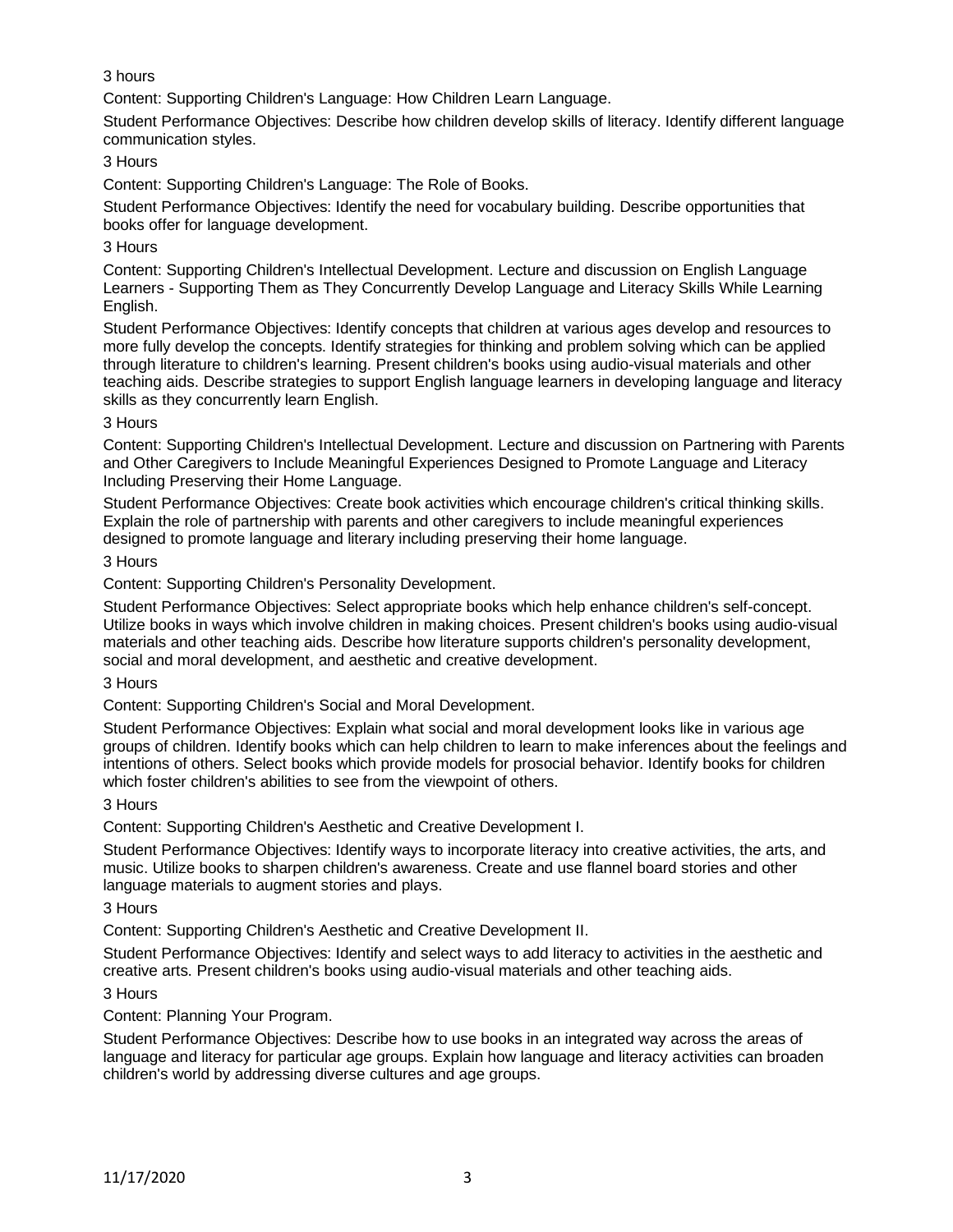## 3 Hours

Content: Planning Your Program for an in class group activity and evaluation.

Student Performance Objectives: Identify and utilize components for an anti-bias language arts program for diverse populations including children with special needs.

3 Hours

Content: Putting it All Together. Final Exam Review. Group Activity.

Student Performance Objectives: Incorporate anti-bias and inclusion strategies within classroom activities to support all learners. Identify policy statements, professional organizations, and other resources which support research based practices for the classroom.

2 Hours

Final Exam

## **METHODS OF INSTRUCTION:**

Lecture, discussion, demonstration, observation, classroom practice of reading literature, poems, flannel stories, etc. role play, small group learning activities, literature curriculum investigations in a variety of classrooms/settings.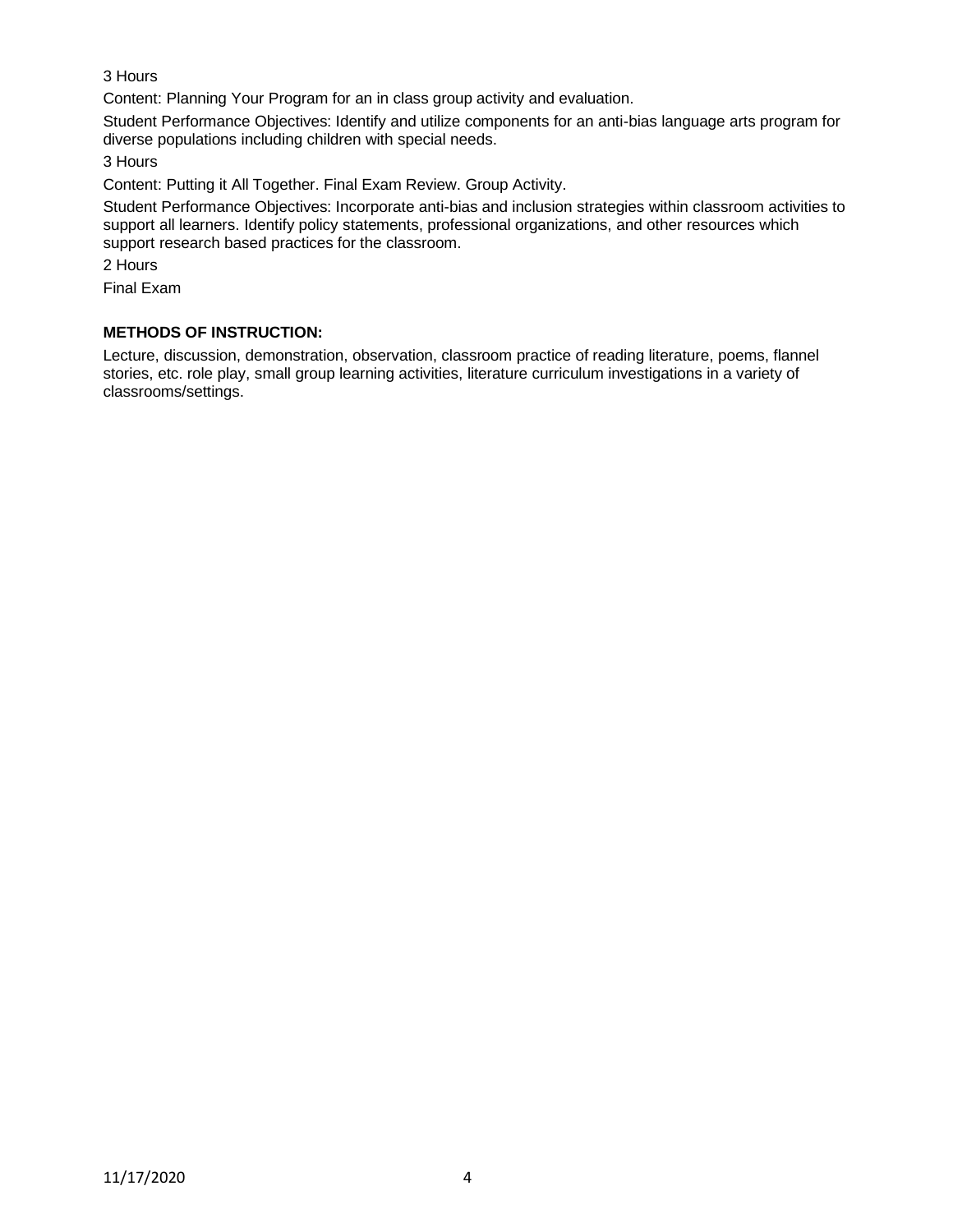### **OUT OF CLASS ASSIGNMENTS:**

Required Outside Hours: 60

Assignment Description:

Select and evaluate appropriate developmental reading books and materials for young children. Keep a reflective journal throughout the semester. Read Chapters and complete homework questions. Prepare oral presentations and written outlines utilizing techniques and activities for a particular age group. Select appropriate literature.

Required Outside Hours: 12

Assignment Description:

Create and maintain strategies notebook and bibliography of appropriate children's literature.

Required Outside Hours: 12

Assignment Description:

Prepare reports using specific books to be used with particular children to help a child deal with issues. Select appropriate literature.

Required Outside Hours: 12

Assignment Description:

Develop class plans for language and literacy to be presented in writing and orally.

Required Outside Hours: 6

Assignment Description:

Read and respond to NAEYC and IRA Joint Position Statement on Reading and Writing with Young Children. Read and prepare reports on CA Language, literacy and bilingual education.

Required Outside Hours: 6

Assignment Description: Prepare for final activity and exam.

Methods Of Evaluation

Writing assignments

Percent of total grade: 50.00 %

Percent range of total grade: 40% to 60% Written Homework, Essay Exams, Term or Other Papers, Other: In-class written activities

Problem-solving assignments

Percent of total grade: 10.00 %

Percent range of total grade: 10% to 20% Homework Problems, Field Work, Exams

Skill demonstrations

Percent of total grade: 20.00 %

Percent range of total grade: 10% to 30% Class Performance/s, Performance Exams

Objective examinations

Percent of total grade: 20.00 %

Percent range of total grade: 15% to 30% Multiple Choice, True/False, Completion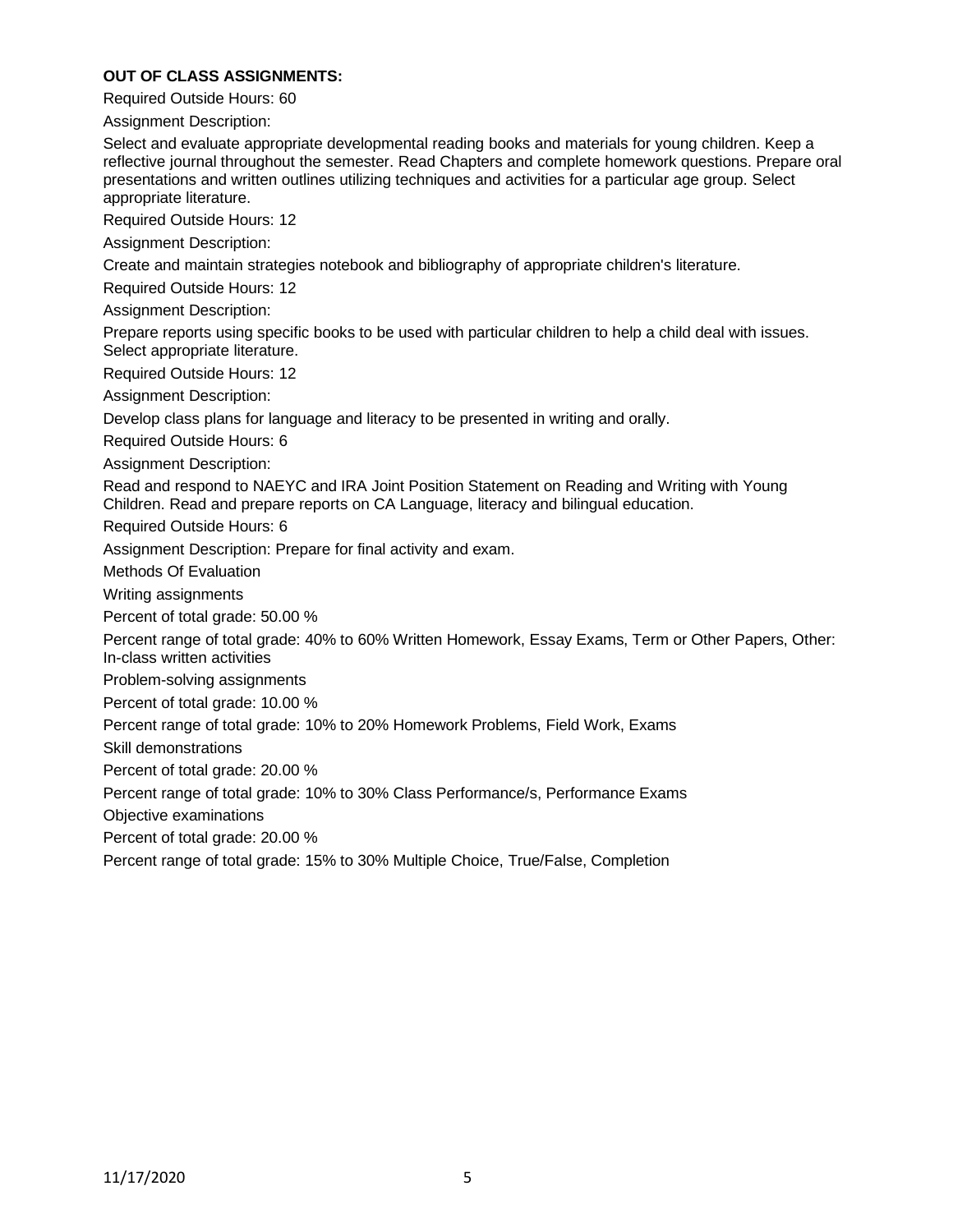## **METHODS OF EVALUATION:**

Writing assignments Percent of total grade: 50.00 % Percent range of total grade: 40% to 60% Written Homework, Essay Exams, Term or Other Papers, Other: In-class written activities Problem-solving assignments Percent of total grade: 10.00 % Percent range of total grade: 10% to 20% Homework Problems, Field Work, Exams Skill demonstrations Percent of total grade: 20.00 % Percent range of total grade: 10% to 30% Class Performance/s, Performance Exams Objective examinations Percent of total grade: 20.00 % Percent range of total grade: 15% to 30% Multiple Choice, True/False, Completion

## **REPRESENTATIVE TEXTBOOKS:**

Cyndi Giorgis, Joan I. Glazer. Literature for Young Children: Supporting Emergent Literacy. Pearson,2018. Reading Level of Text, Grade: 12th Verified by: Publisher

### **Required Other Texts and Materials**

California Preschool Curriculum Framework, Volume 1 and California Preschool Learning Foundations, Volume 1, Publisher: California Department of Education, Child Development Division Sacramento, CA California Common Core Requirements